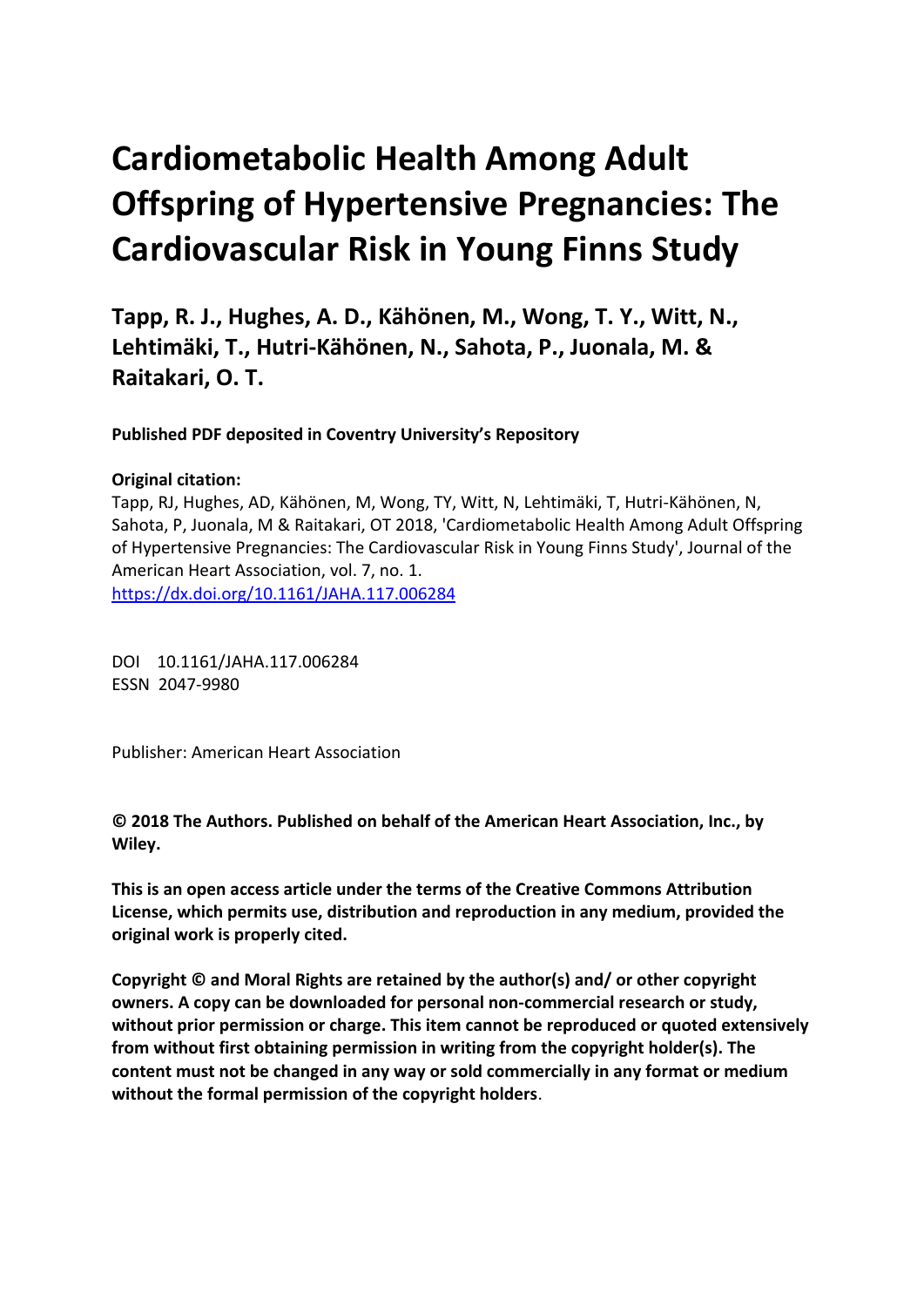

# Cardiometabolic Health Among Adult Offspring of Hypertensive Pregnancies: The Cardiovascular Risk in Young Finns Study

Robyn J. Tapp, PhD; Alun D. Hughes, MBBS, PhD; Mika Kähönen, MD, PhD; Tien Yin Wong, MD, PhD; Nicholas Witt, MSc; Terho Lehtimäki, PhD; Nina Hutri-Kähönen, MD, PhD; Pinki Sahota, PhD; Markus Juonala, MD, PhD; Olli T. Raitakari, MD, PhD

Background--Cardiometabolic health among adult offspring of hypertensive disorders of pregnancy (HDP) is relatively unknown. We hypothesized that offspring of HDP would have abnormalities in the retinal microvasculature and cardiac structure by midadulthood.

( $\beta$ = 0.43, P=0.009) and longer ( $\beta$ =32.5, P=0.023) and the arteriolar length-to-diameter ratio was higher ( $\beta$ =2.32, P=0.006) Methods and Results-The Cardiovascular Risk in Young Finns Study included randomly selected children from 5 Finnish university cities. The mean age of participants was 40 years (range 34–49 years) at the time of retinal photography and cardiac assessment. Offspring born ≥37 weeks of gestation and appropriate for gestational age (n=1006) were included. Offspring of HDP had higher systolic blood pressure ( $\beta$ =4.68, P<0.001), body mass index ( $\beta$ =1.25, P=0.009), and waist circumference ( $\beta$ =0.25,  $P=0.042$ ), compared with offspring of normotensive pregnancies. However, no differences in fasting glucose, insulin, lipid profile, carotid intima media thickness, or brachial artery flow-mediated dilatation were shown. Retinal arteriolar diameters were narrower among offspring of HDP, after adjustment for age and sex. Left atrial volume indexed to body surface area ( $\beta$ =1.34, P=0.040) was increased. Adjustment for the confounding effects of birth weight, body mass index, smoking and socioeconomic status, and the mediating effect of hypertension had little impact on the associations.

Conclusions-Abnormalities of the retinal microvasculature and cardiac structure are seen in offspring of HDP in midadulthood. These findings may need to be considered in future primary prevention strategies of cardiovascular disease among offspring of HDP. (J Am Heart Assoc. 2018;7:e006284. DOI: [10.1161/JAHA.117.006284](info:doi/10.1161/JAHA.117.006284).)

Key Words: cardiac • health outcomes • microvascular dysfunction

mon and associated with adverse outcomes among the offspring.<sup>1,2</sup> It is well established that offspring of women with There is little evidence of structural damage from higher BP

ypertensive disorders of pregnancy ([HDP] including developing cardiovascular disease (CVD) was estimated to be<br>pre-eclampsia and gestational hypertension) are com-<br>and associated with adverse outcomes among the developing 2.5 times higher, equivalent to a 40% greater risk of

HDP have higher blood pressure (BP) from childhood,<sup>3</sup> with 1 among offspring of HDP, as most studies have assessed a recent study showing that BP trajectories remain consistently limited set of measures in children and young adults.<sup>6</sup> In the higher throughout adolescence.<sup>4</sup> Evidence of early-onset general population, derangements in cardiac structure<sup>7-10</sup> hypertension has recently been observed. In a study by Davis and the retinal microvasculature<sup>11,12</sup> in both adults and et al, 30% of 20-year-olds with hypertensive BP were born children have been observed with elevated BP. These following a hypertensive pregnancy,<sup>5</sup> and the lifetime risk of indicators of target organ damage including left ventricular

Correspondence to: Robyn J. Tapp, PhD, Melbourne School of Population and Global Health, University of Melbourne, Australia. E-mail: robyn.tapp@unimelb.edu.au Received May 12, 2017; accepted August 23, 2017.

ª 2018 The Authors. Published on behalf of the American Heart Association, Inc., by Wiley. This is an open access article under the terms of the Creative [Commons](http://creativecommons.org/licenses/by/4.0/) [Attribution](http://creativecommons.org/licenses/by/4.0/) License, which permits use, distribution and reproduction in any medium, provided the original work is properly cited.

Downloaded from http://ahajournals.org by on August 5, 2020 Downloaded from http://ahajournals.org by on August 5, 2020

From the Melbourne School of Population and Global Health, University of Melbourne, Australia (R.J.T.); School of Clinical and Applied Sciences, Leeds Beckett University, Leeds, United Kingdom (R.J.T., P.S.); Department of Optometry and Vision Sciences, The University of Melbourne, Australia (R.J.T.); Institute of Cardiovascular Science, University College London, London, United Kingdom (A.D.H.); Department of Clinical Physiology, Tampere University Hospital and the University of Tampere, Finland (M.K.); Singapore National Eye Center, Singapore & Ophthalmology and Visual Sciences Academic Clinical Program, Duke-NUS Medical School, National University of Singapore, Singapore (T.Y.W.); National Heart and Lung Institute, Imperial College London, London, United Kingdom (N.W.); Department of Clinical Chemistry, Fimlab Laboratories and School of Medicine, University of Tampere, Finland (T.L.); Department of Pediatrics, University of Tampere and Tampere University Hospital, Tampere, Finland (N.H.-K.); Research Centre of Applied and Preventive Cardiovascular Medicine, University of Turku, Finland (M.J., O.T.R.); Turku University Hospital, Turku, Finland (M.J.); Department of Clinical Physiology and Nuclear Medicine, Turku University Hospital, Turku, Finland (O.T.R.).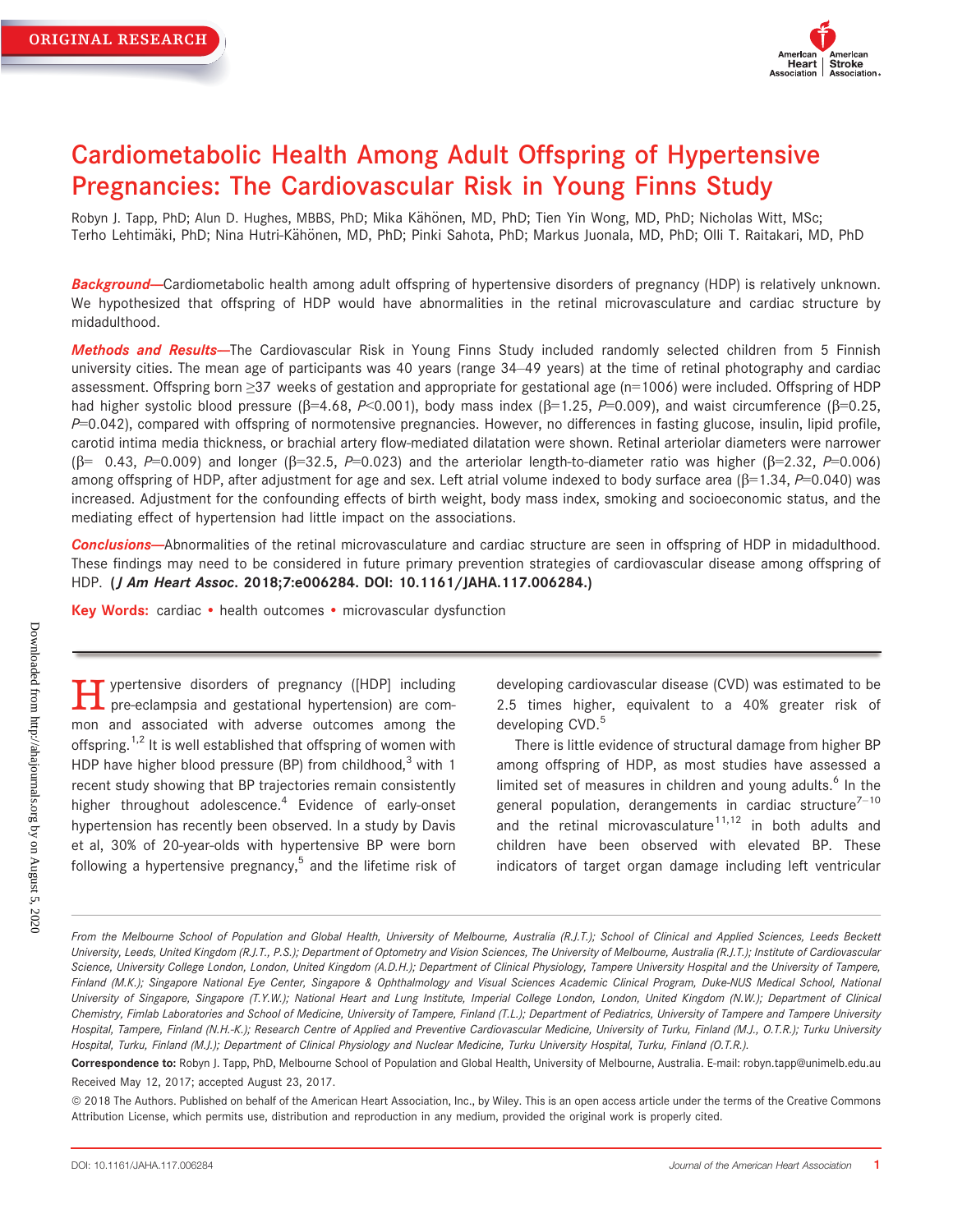# Clinical Perspective

#### What Is New?

- Cardiometabolic health among adult offspring of hypertensive disorders of pregnancy, is relatively unknown.
- This study has shown that abnormalities of the retinal microvasculature and cardiac structure are seen in offspring of hypertensive disorders of pregnancy in midadulthood.

#### What Are the Clinical Implications?

• These findings may need to be considered in future primary prevention strategies of cardiovascular disease among offspring of hypertensive disorders of pregnancy.

(LV) hypertrophy, increased left atrial volume, and narrower retinal arteriolar diameters, have been associated with an increased risk of myocardial infarction and CVD mortality.<sup>13–16</sup> However, studies have not assessed these associations among offspring of HDP in midadulthood, where the risk of CVD is increased. These associations are of particular importance given the strong links with CVD events and the need for appropriate treatment at critical points in the disease process.

To address these gaps in knowledge between HDP and cardiometabolic health, we assessed the associations in the Cardiovascular Risk in Young Finns study, an adult cohort with in-depth measures over 40 years. We hypothesized that offspring of HDP would have abnormalities in the retinal microvasculature and cardiac structure by midadulthood, and these associations would be independent of the mediating effect of current hypertension status.

# Methods

The Cardiovascular Risk in Young Finns Study is an ongoing epidemiological study of atherosclerosis risk factors from childhood to adulthood. In 1980, children and adolescents aged 3 to 18 years were invited to participate (n=4320). The study was carried out in 5 Finnish university cities and their rural surroundings, with subjects chosen randomly from the national population register from these areas.<sup>17</sup> Subjects and their parents completed a detailed questionnaire, including information on birth weight and preterm birth.<sup>18</sup> Birth before 37 weeks' gestation was defined as preterm birth. Term births were classified as appropriate for gestational age when birth weight was in the 50th to 90th percentile for the population. HDP was defined as hypertension only during pregnancy. The current study included 1006 participants born at term  $(≥37$  weeks) and appropriate for gestational size, who underwent retinal photography and cardiac assessment during the 2011–2012 clinic. In the current study, our final analysis included the participants who had information on retinal parameters or cardiac parameters, BP, medication used for BP measured in 2011, and data on HDP.

0.0 0.4 pixels, consistent with previous reports.<sup>20</sup> The Forty-five-degree digital retinal images centered on the macula of each eye were captured using a Canon nonmydriatic retinal camera (Canon CR6-45NM) fitted with a Canon 10D digital single lens reflex camera attachment. One observer, blinded to subject data, graded the retinal images. A semi-automated grading system was used to capture a range of retinal geometric parameters. Measured parameters included the (1) arteriolar and venular diameters, (2) arteriolar-to-venular ratio, (3) arteriolar bifurcation angles, (4) length/diameter ratios of arteriolar segments and arteriolar/venular diameter ratios (these parameters provide measures of arteriolar narrowing that are relatively unaffected by differences in optical refraction), (5) arteriolar tortuosity (estimated as the actual length of the vessel divided by the straight line distance between bifurcations minus 1), and (6) arteriolar optimality ratio and optimality deviance. Optimality ratio is the ratio of sum of "daughter" arteriolar diameters divided by the "parent" arteriolar diameter corrected for asymmetry.<sup>19,20</sup> For a theoretically optimal bifurcation, the optimality ratio should be 0.79, and the optimality deviance was calculated as the absolute value of the optimality ratio minus 0.79. Reproducibility of this technique is high and the average absolute difference and SD between measurements of arteriolar diameter was arteriolar and venular diameters were measured at a series of intensity cross-sections normal to the vessel at 2-pixel intervals along the entire length of the vessel segment. At each cross-section, the vessel diameter was measured to subpixel accuracy using a sliding linear regression filter technique as described previously and an average was calculated for each vessel.<sup>21</sup>

Transthoracic echocardiograms were performed according to American and European guidelines.<sup>22,23</sup> Sonographers from each site were trained in cardiac echocardiography according to the study protocol. Transthoracic echocardiograms were performed with Acuson Sequoia 512 (Acuson, Mountain View, CA, USA) ultrasonography, using a 3.5-MHz scanning frequency phased-array transducer. Analysis of the echo images were performed by a single observer using the ComPACS 10.7.8 analysis program (MediMatic Solutions, Genova, Italy). Standard echocardiographic views were obtained in all participants (parasternal long and short axis, and apical 4-chamber). Complete 2-dimensional, M mode echocardiographic measurements, continuous and pulsed-wave Doppler, and mitral annulus tissue Doppler velocities were performed. Left ventricular mass and chamber area/volumes were indexed to body surface area (BSA), as per the European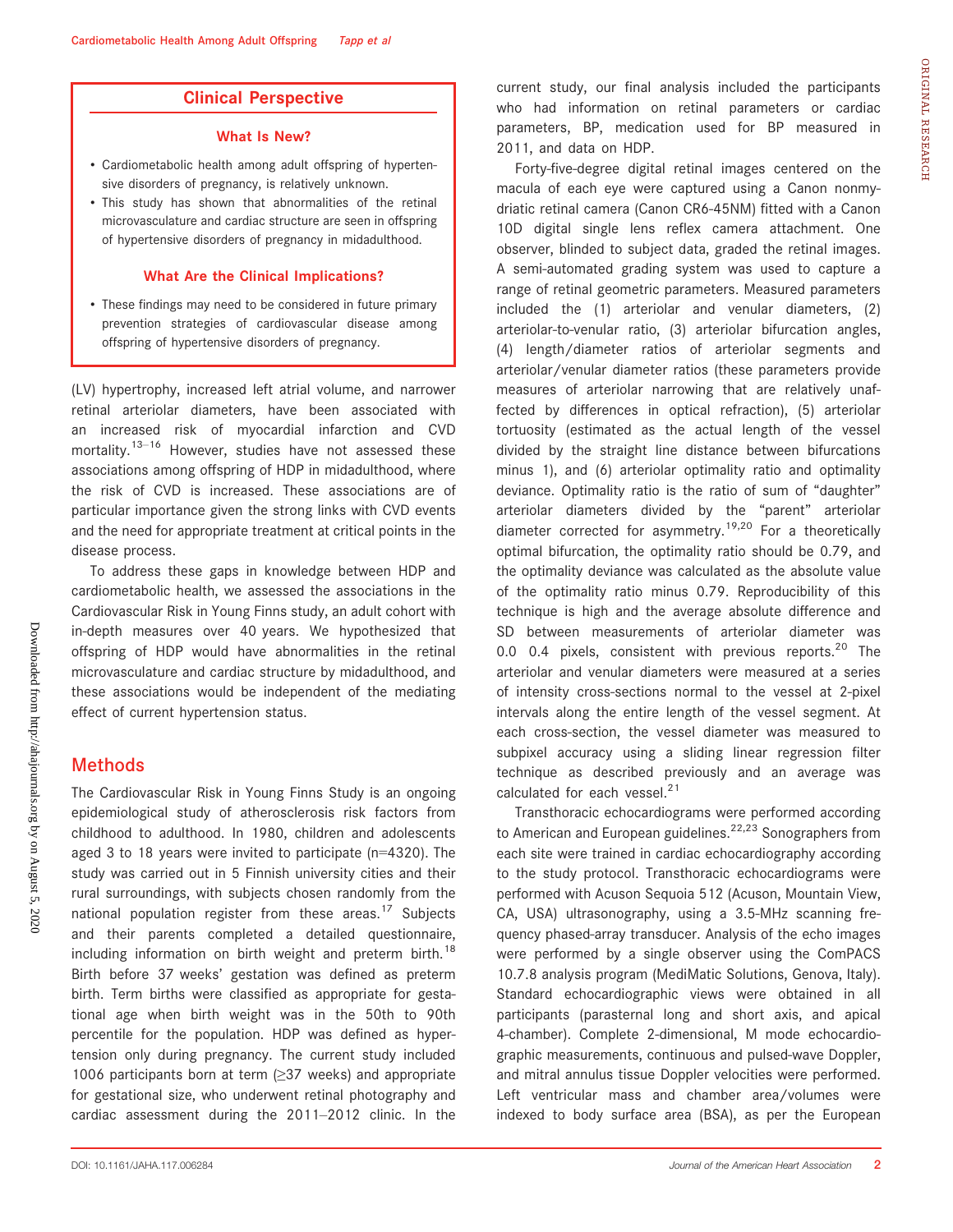Society of Cardiology guidelines. The formula used to calculate BSA was DuBois and DuBois ([weight] kg to the power of  $0.425\times$ [height] m to the power of  $0.725\times0.007184$ .<sup>24</sup>

0.05 0.04 mm.<sup>26</sup> Brachial ultrasound studies were per-Ultrasound measures of carotid intima media thickness (IMT) were undertaken in 2007. $25$  The measures were performed with a Sequoia-512, ultrasound mainframe (Acuson, Mountain View, CA, USA). All measurements were performed by the same technician, blinded to participant details. The image, from the left common carotid artery, was focused on the posterior wall. To derive mean carotid IMT, at least 4 measurements were taken 10 mm proximal to the carotid bifurcation. Intra-individual reproducibility was assessed resulting in an average absolute difference and SD between measurements of formed using Sequoia 512 ultrasound mainframes (Acuson) with 13.0 MHz linear array transducer. To assess brachial artery flow-mediated dilatation (FMD), the left brachial artery diameter was measured both at rest and during reactive hyperemia. Increased flow was induced by inflation of a pneumatic tourniquet placed around the forearm to a pressure of 250 mm Hg for 4.5 minutes, followed by a release. Three measurements of arterial diameter were performed at end-diastole at a fixed distance from an anatomic marker at rest and 40, 60, and 80 seconds after cuff release. The vessel diameter in scans after reactive hyperemia was expressed as the percentage relative to resting scan (100%). The greatest value between 40 and 80 seconds was used to derive the maximum FMD. The 3-month-between-visit coefficient of variation was 3.2% for brachial artery diameter measurement and 26.0% for FMD measurement.25

Height and weight were measured, and body mass index  $kg/m<sup>2</sup>$  (BMI) calculated. BP measurements were obtained using a random zero sphygmomanometer. Three measurements of BP were recorded and the mean value of these was presented. Hypertension was defined as systolic BP >140 mm Hg, diastolic BP >90 mm Hg, or taking antihypertensive medication. A self-administered questionnaire was used to determine current health status (medication and medical conditions), smoking status, and employment. Participants who indicated they were regular smokers (smoke daily) were classified as smokers. Venous blood samples were drawn after an overnight fast. Serum total cholesterol and triglycerides were determined according to the Lipid Research Clinics Program, and high-density lipoprotein cholesterol was analyzed following precipitation of apolipoprotein-B-containing lipoproteins with heparinmanganese.<sup>27</sup> The homeostatic model assessment index was calculated as insulin  $(\mu U/m) \times (\text{glucose [mmol/L]}/$  $22.5$ ).  $28$ 

The study complied with the Declaration of Helsinki, was approved by the local ethics committees, and all subjects gave written informed consent.

### Statistical Methods

The data analysis was performed with Stata 12.0 IC (Stata Corp LP, College Station, TX, USA). Descriptive information for each variable was derived and distributions were assessed to determine normality. Data are presented as mean (SD), percentages, or median and (interquartile range). Univariate associations were assessed using ANOVA for metric variables and  $\chi^2$  for categorical variables. The associations between HDP with CVD risk factors, retinal microvascular, and cardiac measures were analyzed using regression models. Interaction analysis between sex and offspring of hypertensive disorders of pregnancy were run for each outcome measure and none were significant; therefore data were not analyzed separately for males and females. Three models were developed. Model 1 regressed outcome variables (separately, each retinal microvascular and cardiac measure) on HDP adjusted for age and sex. Model 2 further adjusted for the potential confounding effects of birth weight, BMI, smoking, and socioeconomic status, and model 3 further adjusted for the possible mediating effect of current hypertension. Statistical significance was inferred as a 2-sided probability at the 95% level of confidence. In order to provide a graphical illustration of the associations between vascular measures and systolic BP, quartiles were created after exclusion of those with hypertension: 1/83 to 108 mm Hg, 2/109 to 116 mm Hg,  $3/117$  to 126 mm Hg, and  $4/$ >126 mm Hg and stratified by gestational status. Multivariate analysis of variance was used to assess the difference between and within groups.

## **Results**

The characteristics of offspring participants, stratified by HDP status, are shown in Table 1. Offspring of HDP had a higher BMI and waist circumference, systolic and diastolic BP, and a higher percentage were on medication for hypertension, compared with offspring of normotensive pregnancies. There were no significant differences in sex, smoking, socioeconomic status, high-density lipoprotein cholesterol, total cholesterol, apolipoprotein A1, apolipoprotein B, glucose, or insulin, between the groups.

After adjustment for age and sex, offspring of HDP had higher systolic and diastolic BP, BMI, and waist circumference (Table 2). Further adjustment for confounding factors (model 2) had little impact on the regression coefficients for BMI and waist circumference and modestly reduced the regression coefficients for systolic and diastolic BP, although both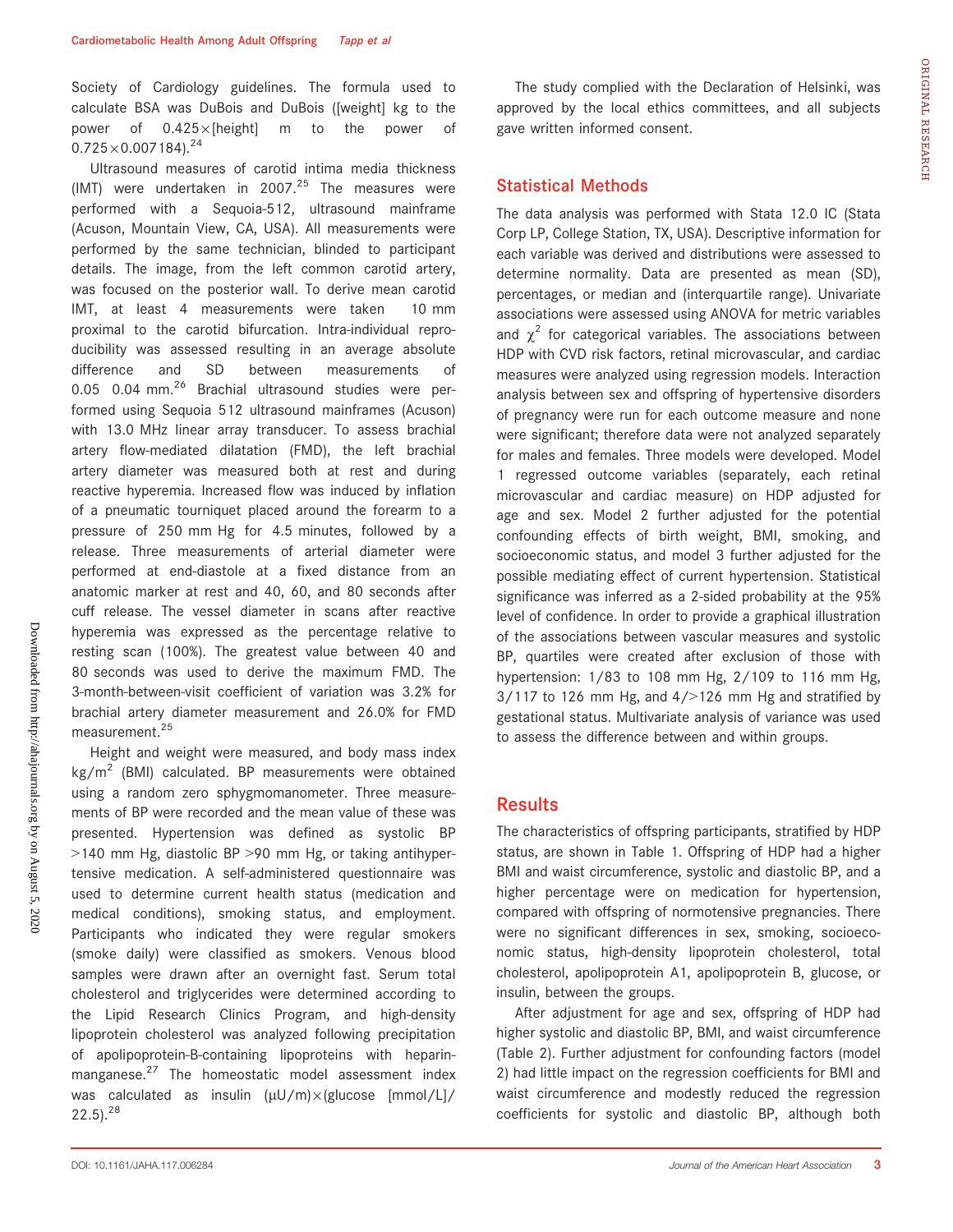Table 1. General Characteristic of the Offspring According to Maternal HDP Status

|                           | Offspring of<br>Women<br>Without HDP | Offspring of<br>Women With<br><b>HDP</b> | $P$ Value |
|---------------------------|--------------------------------------|------------------------------------------|-----------|
| N                         | 877                                  | 129                                      |           |
| Age, y                    | 41.6(5.0)                            | 39.7 (4.6)                               | < 0.001   |
| Female, %                 | 51.2                                 | 48.8                                     | 0.185     |
| Birth weight, g           | 3666 (402)                           | 3746 (458)                               | 0.039     |
| BMI, $kg/m2$              | 26.3(5.0)                            | 27.3(5.4)                                | 0.047     |
| BSA, $m2$                 | 1.92(0.22)                           | 1.97(0.21)                               | 0.012     |
| Systolic BP, mmHg         | 117 (14)                             | 121 (15)                                 | 0.003     |
| Diastolic BP, mmHq        | 74 (10)                              | 77 (11.0)                                | 0.002     |
| BP medication, %          | 7.6                                  | 16.4                                     | 0.001     |
| HDL cholesterol, mmol/L   | 1.34(0.34)                           | 1.27(0.3)                                | 0.065     |
| Total cholesterol, mmol/L | 5.12(0.93)                           | 5.14(0.98)                               | 0.742     |
| Apo A1, mmol/L            | 1.59(0.25)                           | 1.55(0.22)                               | 0.113     |
| Apo B, mmol/L             | 1.04(0.28)                           | 1.06(0.03)                               | 0.271     |
| Glucose, mmol/L           | 5.4(0.9)                             | 5.3(0.66)                                | 0.935     |
| Diabetes mellitus, %      | 3.2                                  | 1.6                                      | 0.306     |
| Insulin, mU/L             | 9.2(12.4)                            | 9.8(9.3)                                 | 0.616     |
| Regular smoking, %        | 13                                   | 13                                       | 0.990     |

Apo indicates apolipoprotein; BMI, body mass index; BP, blood pressure; BSA, body surface area; HDL, high-density lipoprotein; HDP, hypertensive disorders of pregnancy.

remained statistically significant. After adjustment for HDP, the association with BMI and waist circumference were no longer significant.

rower ( $\beta$ = 0.43, P=0.009) and longer ( $\beta$ =32.5, P=0.023), the  $(\beta=1.01$  [ 0.02 to 0.04] P=0.482), after adjustment for age  $[$  0.02 to 0.03]  $P=$ 0.750), and the mediating effect of hypertension ( $\beta$ =0.01 [ 0.02 to 0.03] P=0.661), had little Table 3 shows the effect of HDP status on offspring vascular outcomes. Retinal arteriolar diameters were nararteriolar length-to-diameter ratio was higher ( $\beta$ =2.32,  $P=0.006$ ), and the arteriolar-to-venular ratio decreased among offspring of hypertensive pregnancies, after adjustment for age and sex. Adjustment for the confounding effects of birth weight, BMI, smoking, and socioeconomic status, and the mediating effect of hypertension had little impact on the associations with retinal architecture measures. No association was observed for FMD or IMT. The analysis for FMD was re-run using diameter after hyperemia as the outcome and baseline as the covariate. It made little difference to the outcome. The associations between FMD and offspring of hypertensive disorders of pregnancy was not significant and sex. Adjustment for the confounding effects of birth weight, BMI, smoking, and socioeconomic status ( $\beta$ =0.004 impact on the association.

contraction (e'/a' ratio;  $\beta$ = 0.06, P=0.005) was lower among Associations between HDP status and offspring cardiac measures are shown in Table 4. Left atrial volume indexed to BSA ( $\beta$ =1.34, P=0.040) and peak A wave ( $\beta$ =2.56, P=0.016) were higher and the ratio of early diastolic mitral annulus velocity to mitral annulus velocity associated with atrial offspring of HDP after adjustment for age and sex (Table 4). Adjustment for the confounding effects of birth weight, BMI, smoking, and socioeconomic status (model 2) reduced the association with left atrial (LA) volume indexed to BSA, and peak A wave. Further adjustment for the mediating effect of hypertension had little impact on the regression coefficients for LA volume indexed to BSA and revealed an association with LV end-systolic area indexed to BSA. The associations with transmitral Doppler A wave and e'/a' ratio was no longer significant after adjustment for the mediating effect of current hypertensive status.

systolic BP was slightly weaker ( $\beta$ = 0.28 [ 0.60 to 0.04]  $(\beta= 0.02$  [ 0.05 to 0.001] P=0.067), LV area end-systole indexed to BSA (β=0.26 [ 0.06 to 0.58]  $P=0.115$ ), and LA volume indexed to BSA ( $\beta$ =0.99 [ 0.29 to 0.2.27] P=0.0.128). The association between arteriolar diameter and offspring of HDP after adjustment for age, sex, birth weight, BMI, smoking, socioeconomic status, and the mediating effect of  $P=0.082$ ) than when adjusted for hypertensive status. A similar pattern was evident for arteriolar length ( $\beta$ =30.40 [2.35–58.50]  $P=0.034$ ), arteriolar length-to-diameter ratio  $(\beta=2.04 \, [0.38-3.69] \, P=0.016)$ , arteriolar-to-venular ratio

Figure 1 shows the age- and sex-adjusted mean and 95% confidence interval for retinal microvascular measures by quartiles of systolic BP. Those on current treatment for hypertension were excluded from this analysis. For arteriolar diameter, there was a negative association with systolic BP among both groups and in each quartile of systolic BP, offspring of HDP had narrower diameters. A similar pattern of association was observed for arteriolar length and arteriolar length/diameter ratio, except the offspring of HDP had longer arterioles and a higher length/diameter ratio compared with those of a normotensive pregnancy. Figure 2 shows the ageand sex-adjusted mean and 95% confidence interval for cardiac measures by quartiles of systolic BP. Both LV endsystolic area and LA volume indexed to BSA values were higher in each quartile of systolic BP among offspring of hypertensive pregnancies. No association was observed for transmitral A wave, where the association was mediated by current systolic BP.

### **Discussion**

This is the first study to comprehensively examine the cardiometabolic effects of HDP among adult offspring. The study showed that offspring of women with HDP had higher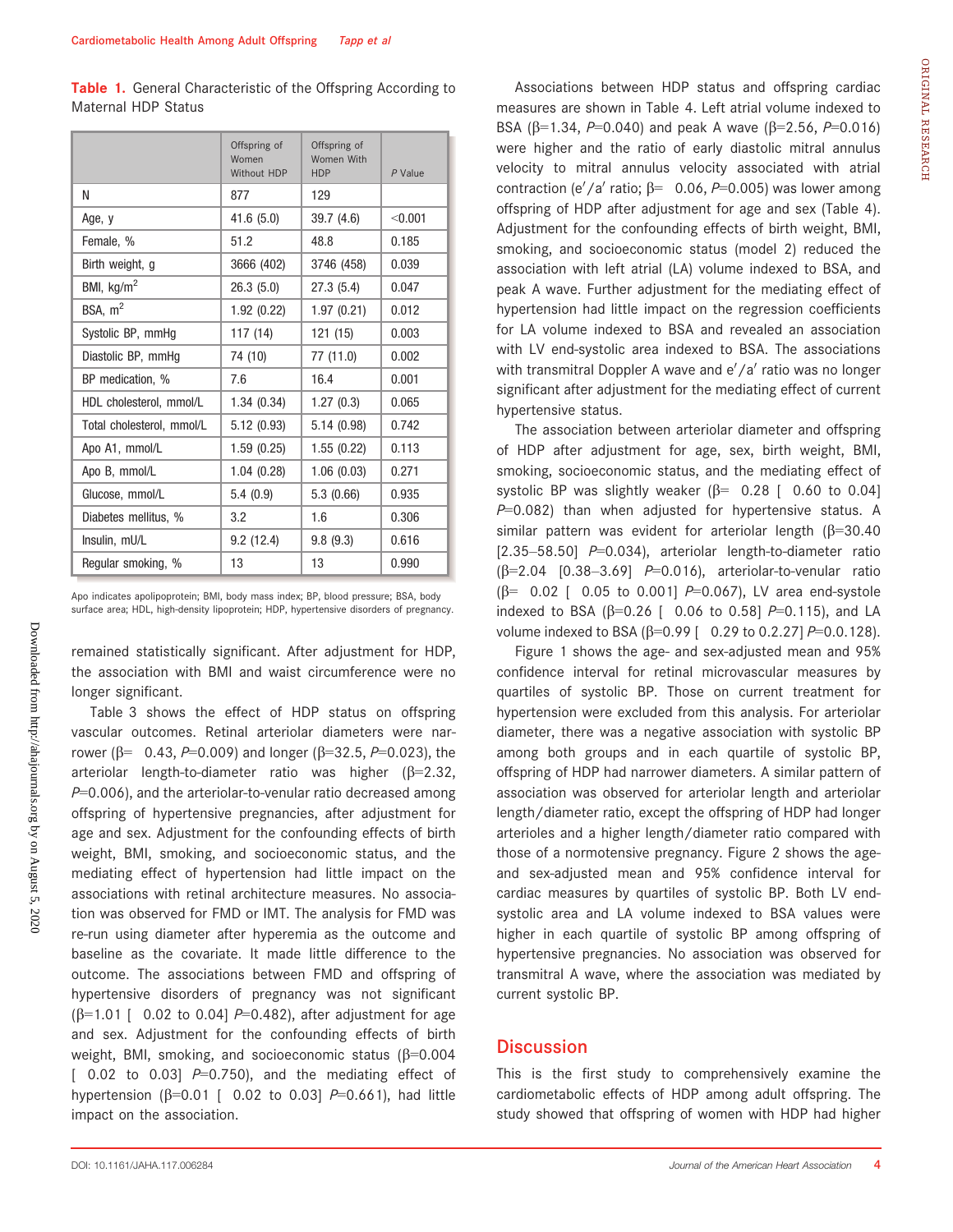#### Table 2. Multiple Regression of HDP Status on Offspring CVD Risk Factors

|                           | Model 1                           |            | Model 2                            |           | Model 3                        |           |  |  |
|---------------------------|-----------------------------------|------------|------------------------------------|-----------|--------------------------------|-----------|--|--|
|                           | Regression Coefficient HDP        | $P$ Value  | Regression Coefficient HDP         | $P$ Value | Regression Coefficient HDP     | $P$ Value |  |  |
| Outcome measures          |                                   |            |                                    |           |                                |           |  |  |
| Systolic BP, mmHq         | 4.68 (2.27 to $7.09$ <sup>*</sup> | $< 0.001*$ | 3.83 $(1.53 \text{ to } 6.13)^*$   | $0.001*$  | $\dagger$                      |           |  |  |
| Diastolic BP, mmHg        | 3.48 (1.63 to 5.32)*              | $< 0.001*$ | 2.72 (0.98 to 4.46)*               | $0.002*$  | $\ddot{\tau}$                  |           |  |  |
| Heart rate, bpm           | $0.49$ ( 1.30 to 2.28)            | 0.595      | $0.21$ ( 1.56 to 1.98)             | 0.817     | $0.46$ ( $2.22$ to 1.29)       | 0.603     |  |  |
| BMI, $kg/m^{2\dagger}$    | 1.25 (0.31 to 2.18)*              | $0.009*$   | 1.20 (0.26 to 2.13)*               | $0.012*$  | $0.59$ ( $0.32$ to 1.50)       | 0.203     |  |  |
| Waist circumference, cm   | $0.25$ (0.01 to 0.48)*            | $0.042*$   | $0.24$ (0.01 to 0.47) <sup>*</sup> | $0.049*$  | $0.09$ ( $0.14$ to $0.32$ )    | 0.456     |  |  |
| HDL cholesterol, mmol/L   | $0.04$ ( $0.09$ to $0.02$ )       | 0.165      | $0.02$ ( $0.07$ to $0.04$ )        | 0.516     | $0.01$ ( $0.07$ to $0.04$ )    | 0.622     |  |  |
| Total cholesterol, mmol/L | $0.07$ ( $0.10$ to 0.24)          | 0.440      | $0.05$ ( $0.13$ to $0.21$ )        | 0.631     | $0.05$ ( $0.12$ to 0.23)       | 0.549     |  |  |
| Apo A1, mmol/L            | $0.02$ ( $0.07$ to $0.02$ )       | 0.269      | $0.01$ ( $0.06$ to $0.03$ )        | 0.531     | $0.06$ to $0.03$ )<br>$0.01$ ( | 0.519     |  |  |
| Glucose, mmol/L           | $0.01$ ( $0.15$ to $0.17$ )       | 0.857      | $0.04$ ( $0.19$ to $0.11$ )        | 0.608     | $0.08$ ( $0.23$ to $0.08$ )    | 0.316     |  |  |
| HOMA IR                   | $0.16$ ( 1.19 to 1.50)            | 0.821      | $0.35$ ( 1.64 to 0.94)             | 0.599     | $0.57$ ( 1.86 to 0.72)         | 0.387     |  |  |

Model 1 adjusted for age and sex, Model 2 adjusted for age, sex, birth weight, BMI, smoking, and SES. Model 3 adjusted for age, sex, birth weight, BMI, smoking, SES, and hypertension. Apo indicates apolipoprotein; BMI, body mass index; BP, blood pressure; bpm, beats per minute; CVD, cardiovascular disease; HDL, high-density lipoprotein; HDP, hypertensive disorders of pregnancy; HOMA IR, homeostasis model assessment insulin resistance; SES, socioeconomic status.

\*Where the risk factor is the primary variable of interest, it was not entered into the model as <sup>a</sup> covariate. †

<sup>†</sup>Where the risk factor is the primary variable of interest, it was not entered into the model as a covariate.

as evidence of adverse changes in the retinal microvascula- associated with higher BP among offspring, but also with ture and cardiac structure. However, no evidence of an abnormalities of the retinal microvascular and to a lesser association with glucose, insulin, lipid profile, IMT, or FMD degree cardiac structure by midadulthood, independent of risk

BMI and waist circumference, systolic and diastolic BP, as well was found. Our study indicates that HDP are not only

|  |  | Table 3. Association Between HDP Status and Offspring Vascular Outcomes |  |  |  |  |  |  |  |
|--|--|-------------------------------------------------------------------------|--|--|--|--|--|--|--|
|--|--|-------------------------------------------------------------------------|--|--|--|--|--|--|--|

|                                           | Model 1                             |           | Model 2                           |           | Model 3                           |         |  |  |
|-------------------------------------------|-------------------------------------|-----------|-----------------------------------|-----------|-----------------------------------|---------|--|--|
| Regression Coefficient O-HDP              |                                     | $P$ Value | Regression Coefficient O-HDP      | $P$ Value | Regression Coefficient O-HDP      | P Value |  |  |
| Outcome retinal microvasculature measures |                                     |           |                                   |           |                                   |         |  |  |
| Arteriolar diameter (pixels)              | $0.43$ ( $0.76$ to<br>0.11          | 0.009     | $0.39$ ( $0.72$ to $0.07$ )       | 0.017     | $0.36$ ( $0.69$ to $0.04$ )       | 0.030   |  |  |
| Venular diameter (pixels)                 | $0.11$ ( $0.61$ to $0.39$ )         | 0.674     | $0.11$ ( $0.61$ to $0.40$ )       | 0.675     | $0.11$ ( $0.62$ to $0.39$ )       | 0.657   |  |  |
| Arteriolar tortuosity $(10^2)$            | $0.01$ ( $0.03$ to<br>0.00          | 0.073     | $0.01$ (0.03 to 0.00)             | 0.062     | $0.02$ (0.03 to<br>0.00           | 0.039   |  |  |
| Venular tortuosity $(10^3)$               | $0.05$ ( $0.13$ to $0.04$ )         | 0.279     | $0.05$ ( $0.14$ to $0.03$ )       | 0.222     | $0.05$ ( $0.14$ to<br>0.03)       | 0.199   |  |  |
| Arteriolar length (pixels)                | 32.5 (4.60 to 60.45)                | 0.023     | 34.5 (6.51 to 62.53)              | 0.016     | 32.5 (4.29 to 60.74)              | 0.024   |  |  |
| Venular length (pixels)                   | $6.23$ ( $6.47$ to 18.93)           | 0.336     | 5.64 ( 7.09 to 18.38)             | 0.385     | 5.32 ( 7.52 to 18.16)             | 0.416   |  |  |
| Arteriolar length/diameter ratio          | 2.32 (0.66 to 3.98)                 | 0.006     | 2.40 (0.74 to 4.05)               | 0.005     | $2.23$ (0.56 to 3.90)             | 0.009   |  |  |
| Venular length/diameter ratio             | $0.35$ ( $0.41$ to 1.11)            | 0.368     | $0.32$ ( $0.44$ to 1.08)          | 0.410     | $0.31$ ( $0.45$ to 1.08)          | 0.422   |  |  |
| Optimality ratio                          | $2.05$ (4.99 to 0.90)               | 0.173     | 1.92 $(4.89 \text{ to } 1.04)$    | 0.204     | $2.34$ ( $0.32$ to $0.65$ )       | 0.125   |  |  |
| Arteriolar-to-venular ratio               | $0.03$ (<br>$0.05$ to $0.001$ )     | 0.027     | $0.03$ (<br>$0.05$ to $0.01$ )    | 0.027     | $0.02$ ( $0.05$ to<br>0.01)       | 0.047   |  |  |
| Outcome vascular measures                 |                                     |           |                                   |           |                                   |         |  |  |
| FMD, mm*                                  | $0.07$ ( 1.03 to 0.89)              | 0.885     | $0.35$ ( 1.30 to 0.60)            | 0.465     | $0.34$ ( 1.30 to 0.61)            | 0.480   |  |  |
| IMT, mm*                                  | $0.012$ to $0.024$ )<br>$0.005$ $($ | 0.528     | $0.004$ (<br>$0.014$ to $0.023$ ) | 0.650     | $0.016$ to $0.021$ )<br>$0.003$ ( | 0.789   |  |  |

Model 1 adjusted for age and sex, Model 2 adjusted for age, sex, birth weight, body mass index (BMI), smoking, and socioeconomic status (SES). Model 3 adjusted for age, sex, birth weight, BMI, smoking, SES, and hypertension. FMD indicates flow-mediated dilatation; HDP, hypertensive disorders of pregnancy; IMT, intermedia thickness; O-HDP, offspring of hypertensive disorders of pregnancy.

\*Measured in 2007.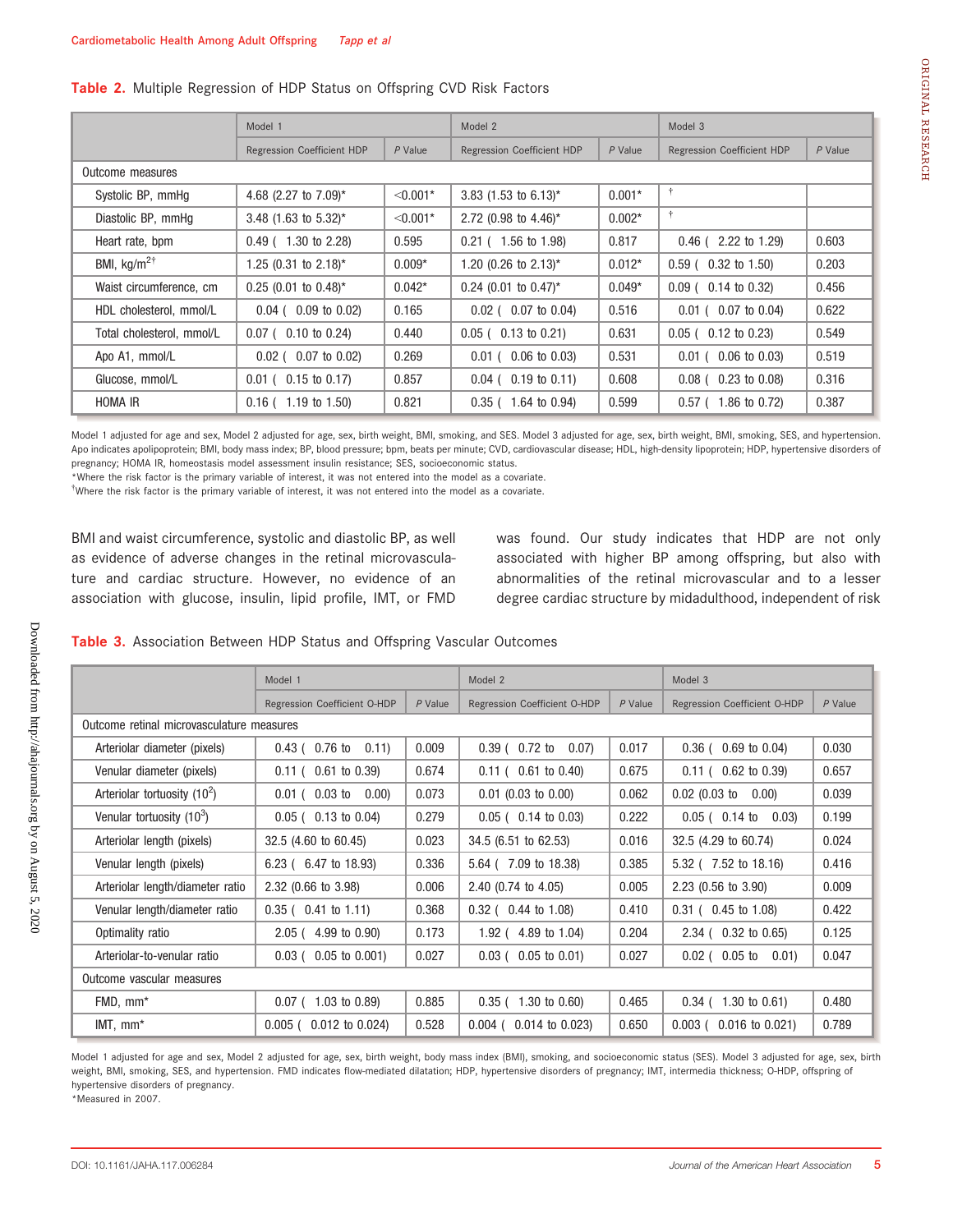|                                             | Model 1                                  |           | Model 2                                  |           | Model 3                                  |           |
|---------------------------------------------|------------------------------------------|-----------|------------------------------------------|-----------|------------------------------------------|-----------|
|                                             | <b>Regression Coefficient</b><br>$O-HDP$ | $P$ Value | <b>Regression Coefficient</b><br>$O-HDP$ | $P$ Value | <b>Regression Coefficient</b><br>$O-HDP$ | $P$ Value |
| LV structural measures                      |                                          |           |                                          |           |                                          |           |
| LV diameter, diastole, cm                   | $0.02$ ( $0.06$ to $0.11$ )              | 0.591     | $0.02$ ( $0.10$ to $0.06$ )              | 0.568     | $0.02$ ( $0.10$ to $0.06$ )              | 0.654     |
| LV diameter, systole, cm                    | $0.02$ ( $0.09$ to $0.06$ )              | 0.701     | $0.03$ ( $0.11$ to $0.05$ )              | 0.413     | $0.03$ ( $0.10$ to $0.05$ )              | 0.506     |
| LV ejection fraction, %                     | $0.18$ ( $0.84$ to $0.47$ )              | 0.581     | $0.15$ ( $0.81$ to $0.51$ )              | 0.651     | $0.10$ ( $0.76$ to $0.57$ )              | 0.777     |
| LV mass index, $g/m^2$                      | $0.48$ ( $2.91$ to $1.94$ )              | 0.696     | $0.83$ ( $3.25$ to $1.59$ )              | 0.500     | $0.81$ ( $3.24$ to $1.62$ )              | 0.514     |
| Relative wall thickness                     | $0.01$ ( $0.02$ to $0.40$ )              | 0.477     | $0.01$ ( $0.02$ to $0.04$ )              | 0.476     | $0.01$ ( $0.02$ to $0.04$ )              | 0.475     |
| LV area end-systole indexed<br>BSA, $mL/m2$ | $0.29$ ( $0.02$ to $0.61$ )              | 0.069     | $0.29$ ( $0.03$ to $0.61$ )              | 0.078     | $0.33$ (0.01 to 0.65)                    | 0.044     |
| LA volume indexed<br>BSA, mL/m <sup>2</sup> | 1.34 (0.06 to 2.61)                      | 0.040     | $1.14$ ( $0.13$ to 2.41)                 | 0.079     | 1.29 (0.01 to 2.57)                      | 0.049     |
| <b>Transmitral Doppler</b>                  |                                          |           |                                          |           |                                          |           |
| E wave, cm/s                                | $1.66$ ( $0.55$ to 3.87)                 | 0.140     | $1.64$ ( $0.56$ to 3.85)                 | 0.144     | $1.77$ ( 0.46 to 3.99)                   | 0.119     |
| A wave, cm/s                                | 2.56 (0.49 to 4.64)                      | 0.016     | 2.08 (0.09 to 4.07)                      | 0.041     | $1.55$ ( 0.43 to 3.54)                   | 0.125     |
| E/A ratio                                   | $0.05$ ( $0.13$ to $0.02$ )              | 0.137     | $0.04$ ( $0.11$ to $0.03$ )              | 0.267     | $0.02$ ( $0.09$ to $0.05$ )              | 0.545     |
| <b>Tissue Doppler</b>                       |                                          |           |                                          |           |                                          |           |
| Systolic velocity (s'), cm/s                | $0.38$ ( $0.27$ to 1.04)                 | 0.246     | $0.44$ ( $0.21$ to 1.10)                 | 0.186     | $0.49$ ( $0.17$ to 1.15)                 | 0.148     |
| Early diastolic velocity (e'), cm/s         | $0.26$ ( $0.76$ to 0.24)                 | 0.311     | $0.15$ ( $0.64$ to $0.35$ )              | 0.555     | $0.03$ ( $0.46$ to $0.52$ )              | 0.909     |
| Late diastolic velocity (a'), cm/s          | $0.54$ ( $0.05$ to 1.13)                 | 0.074     | $0.44$ ( $0.14$ to 1.03)                 | 0.138     | $0.42$ ( $0.17$ to 1.01)                 | 0.165     |
| Mean E/e' ratio                             | $0.17$ ( $0.01$ to $0.35$ )              | 0.068     | $0.13$ ( $0.05$ to $0.31$ )              | 0.158     | $0.08$ ( $0.10$ to $0.26$ )              | 0.367     |
| Mean e'/a' ratio                            | $0.06$ ( $0.11$ to $0.02$ )              | 0.005     | $0.05$ ( $0.09$ to $0.01$ )              | 0.025     | $0.03$ ( $0.08$ to $0.01$ )              | 0.110     |
|                                             |                                          |           |                                          |           |                                          |           |

#### Table 4. Association Between HDP Status and Offspring Cardiac Measures

Model 1 adjusted for age and sex. Model 2 adjusted for age, sex, birth weight, body mass index (BMI), smoking, and socioeconomic status (SES). Model 3 adjusted for age, sex, birth weight, BMI, smoking, SES, and hypertension. BSA indicates body surface area; HDP, hypertensive disorders of pregnancy; LA, left atria; LV, left ventricular; O-HDP, offspring of hypertensive disorders of pregnancy.

factors and adjustment for the mediating effect of current hypertensive status.

Previous studies have assessed vascular markers in offspring of HDP (including FMD and pulse wave velocity) with mixed results; however, this is the first study to assess measures of the retinal microvasculature and cardiac structure in midadulthood using measures that are very closely associated with BP. We have shown that adult offspring of HDP have a worse retinal microvascular profile and some early alterations in their cardiac profile, compared with offspring from a normotensive pregnancy (Figures 1 and 2). Although not previously shown among offspring of HDP, the ALSPAC (Avon Longitudinal Study of Parents and Children) did speculate that associations with a wide range of vascular outcomes may emerge in adulthood.<sup>6</sup> Although hypertension is the preferred measure in the current study, as on treatment BP may not capture BP load, the models were run for the measures showing a significant association after adjustment for hypertension. Although the associations were weakened, the same pattern of association was observed.

There are 2 possible mechanisms as to why HDP is associated with the microvascular and cardiac abnormalities. HDP may cause abnormalities in microvascular and the cardiac system or HDP may be a marker/consequence of abnormalities in the microvascular/cardiac system. We are unable to distinguish between these and existing evidence is limited and inconclusive. $2^9$  The implications of these findings independent of hypertensive status are 2-fold. A single measure of BP may be inadequate to capture the lifetime load of BP, and target organ damage better reflects lifetime BP load, which may be higher in HDP offspring. Alternatively, using arteriolar narrowing as an example, it may be a causal mechanism of elevated BP that precedes hypertension. From a hemodynamic perspective, narrow arterioles (if widespread) would result in increased systemic vascular resistance, a characteristic feature of hypertension. There is some evidence that arteriolar narrowing is a risk factor for development of hypertension.<sup>30</sup> A recent meta-analysis showed that each 20-um decrease in retinal caliber was associated with 1.12 mm Hg increase in systolic BP over 5 years. The study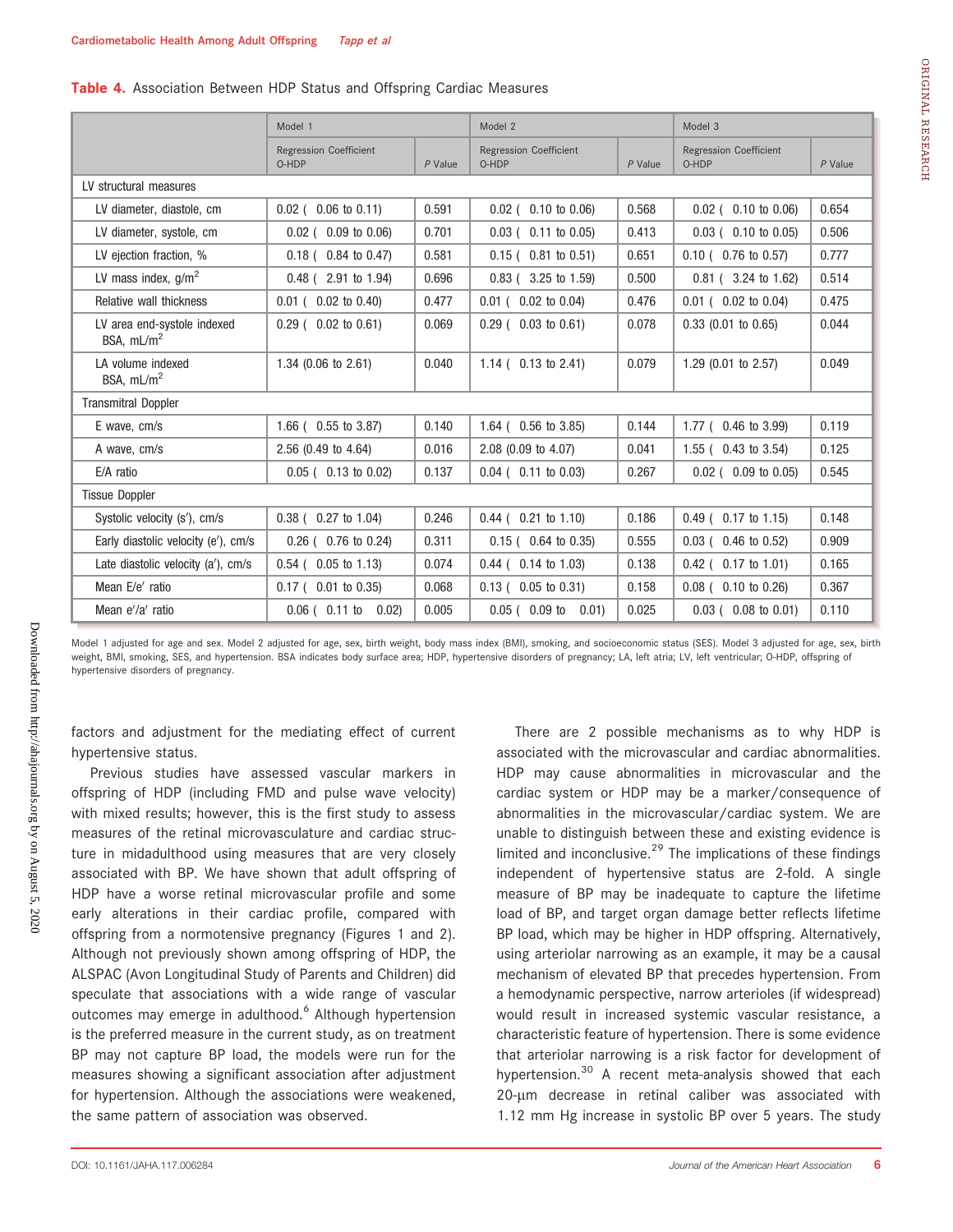

Figure 1. Association between quartiles of systolic BP and retinal microvascular measures by HDP status. A, Retinal arteriolar diameter. B, Retinal arteriolar length. C, Retinal arteriolar length/diameter ratio. BP indicates blood pressure; CI, confidence interval; HDP, hypertensive disorders of pregnancy.

findings were consistent with the hypothesis that generalized microvascular dysfunction precedes the onset of hypertension.<sup>31</sup> In addition, LA volume is strongly associated with elevated BP and obesity. It is also an indicator of increased filling pressure over time, in a similar way that hemoglobin  $A_{1c}$ is a measure of blood glucose over time. It is also a powerful predictor of CVD outcomes.<sup>16</sup> Although change in LA volume indexed to BSA was observed in the present study, other



Figure 2. Association between quartiles of systolic BP and cardiac measures by HDP. A, Left atrium volume indexed to BSA. B, LV area end-systole. C, Transmitral Doppler A wave. BP indicates blood pressure; BSA, body surface area; CI, confidence interval; HDP, hypertensive disorders of pregnancy; LV, left ventricular.

evidence of abnormalities of diastolic function was limited and further evaluation at a later time point is warranted, particularly given a study in mice has shown that gestational hypertension can lead to LV hypertrophy in offspring, with further injections of isoproterenol (used to induce cardiac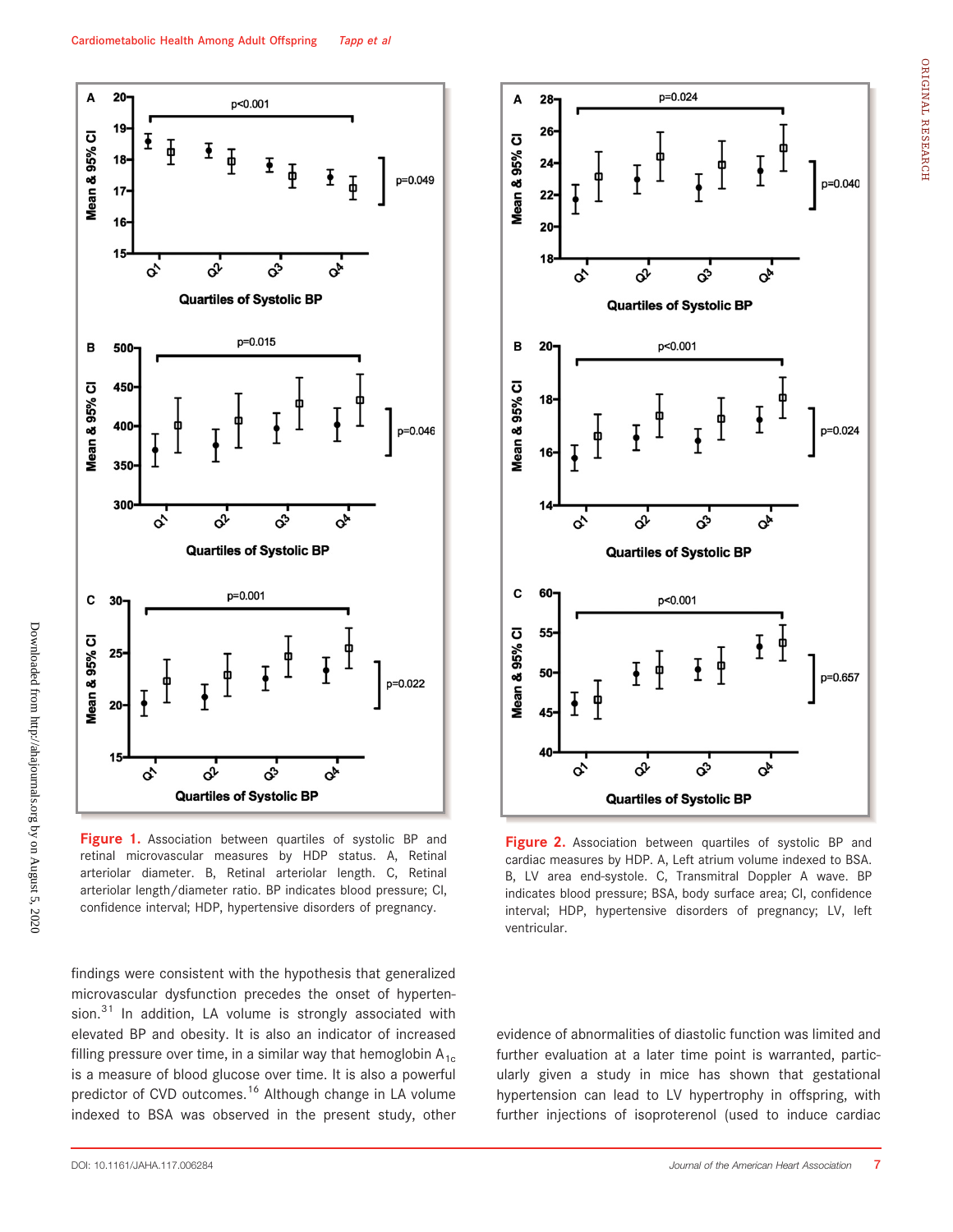stress) resulting in LV diastolic dysfunction (increased E/A ratio and  $E/e'$ ) and interstitial myocardial fibrosis.<sup>32</sup>

 predict incident hypertension over an 8-year follow-up ALSPAC assessed offspring FMD, pulse wave velocity, and brachial artery diameter (age 9 to 12 years) and showed no association with gestational hypertension. Similarly, vascular outcomes in subgroups born preterm were the same as offspring born at term.<sup>6</sup> Consistent with the findings of ALSPAC, this study assessed FMD at age 40 years and found no association between HDP and FMD despite higher BP in offspring of HDP. FMD has previously been observed to period in older individuals (average age 60 years) in the Framingham Heart Study Offspring cohort.<sup>33</sup> Whether these differences are attributable to differences in ages between studies or some other factor is unknown.

Other studies, from more selected, smaller samples have shown evidence of an association with pulmonary pressure, carotid IMT, and FMD. A study by Lazdam et al assessed a sample of 71 participants born preterm and showed that offspring of a hypertensive pregnancy had increased carotid IMT and 30% lower FMD at age 24 years. $34$  The present study excluded those born preterm and small for gestational age from the main analysis, as it has been demonstrated that being born small for gestational age and in particular preterm birth are associated with changes in the retinal microvascular,  $35$  cardiac structure, IMT, and FMD.<sup>18</sup> So although impaired fetal growth and preterm birth contribute to the mechanisms of early vascular changes, they are not the primary mechanistic link responsible for the observed abnormalities among offspring of HDP in the present study. In a small study of 138 women living at high altitude, pulmonary pressure was 30% higher and FMD 30% lower in offspring of mothers with preeclampsia. The study went further to assess whether dysfunction was related to preeclampsia or to a genetic abnormality that predisposes the mother to preeclampsia and the offspring to vascular alterations. They assessed the vascular function of offspring of mothers with preeclampsia; the offspring were born following a normotensive pregnancy. The study showed no impairment in FMD or pulmonary artery pressure in this group, suggesting that preeclampsia might induce epigenetic alterations leading to vascular dysfunction in the offspring. Epigenetic modifications are thought to play a central role in the programming of adult disease.<sup>36</sup> Other possible mechanisms include shared genetics, which may better explain the isolated association with maternal and offspring elevated BP shown in the larger cohort studies, $3$  or direct intrauterine effects related to placental dysfunction in association with HDP.

The present study has several limitations. We were only able to assess HDP and not the subcategories of longterm hypertension in pregnancy, preeclampsia/eclampsia, and gestational hypertension separately, which would provide a greater understanding of the differences

between the conditions. Limited information on the mother's prepregnancy characteristic was available. These may have provided additional information on the maternal risk factor profile and their contributions to adverse outcomes. This was an observational study, with loss to follow-up over many years, $37$  and while loss to follow-up may compromise the representativeness of the sample, it is unlikely that it would account for the associations observed.

#### **Conclusions**

Abnormalities of the retinal microvasculature and cardiac structure are seen in offspring of HDP. These findings may need to be considered in future primary prevention strategies of cardiovascular disease among offspring of HDP.

## Acknowledgments

We would like to thank Sumangali Wijetunge, Simon Thom, and Nish Chaturvedi for their valued contribution to grading of the retinal images.

#### Sources of Funding

The Young Finns Study has been financially supported by the Academy of Finland: grants 134309 (Eye), 126925, 121584, 124282, 129378 (Salve), 117797 (Gendi), 41071 (Skidi), and 286284, the Social Insurance Institution of Finland, Kuopio, Tampere and Turku University Hospital Medical Funds, Juho Vainio Foundation, Paavo Nurmi Foundation, Finnish Foundation of Cardiovascular Research and Finnish Cultural Foundation, Tampere Tuberculosis Foundation, and Emil Aaltonen Foundation. Hughes received support from a Biomedical Research Centre Award to University College London Hospital and from the British Heart Foundation (CS/15/6/31468, PG/12/29/29497).

### **Disclosures**

None.

#### References

- 1. Hauth JC, Ewell MG, Levine RJ, Esterlitz JR, Sibai B, Curet LB, Catalano PM, Morris CD. Pregnancy outcomes in healthy nulliparas who developed hypertension. Calcium for Preeclampsia Prevention Study Group. Obstet Gynecol. 2000;95:24–28.
- 2. Vogel JP, Lee AC, Souza JP. Maternal morbidity and preterm birth in 22 lowand middle-income countries: a secondary analysis of the WHO Global Survey dataset. BMC Pregnancy Childbirth. 2014;14:56.
- 3. Fraser A, Nelson SM, Macdonald-Wallis C, Sattar N, Lawlor DA. Hypertensive disorders of pregnancy and cardiometabolic health in adolescent offspring. Hypertension. 2013;62:614–620.